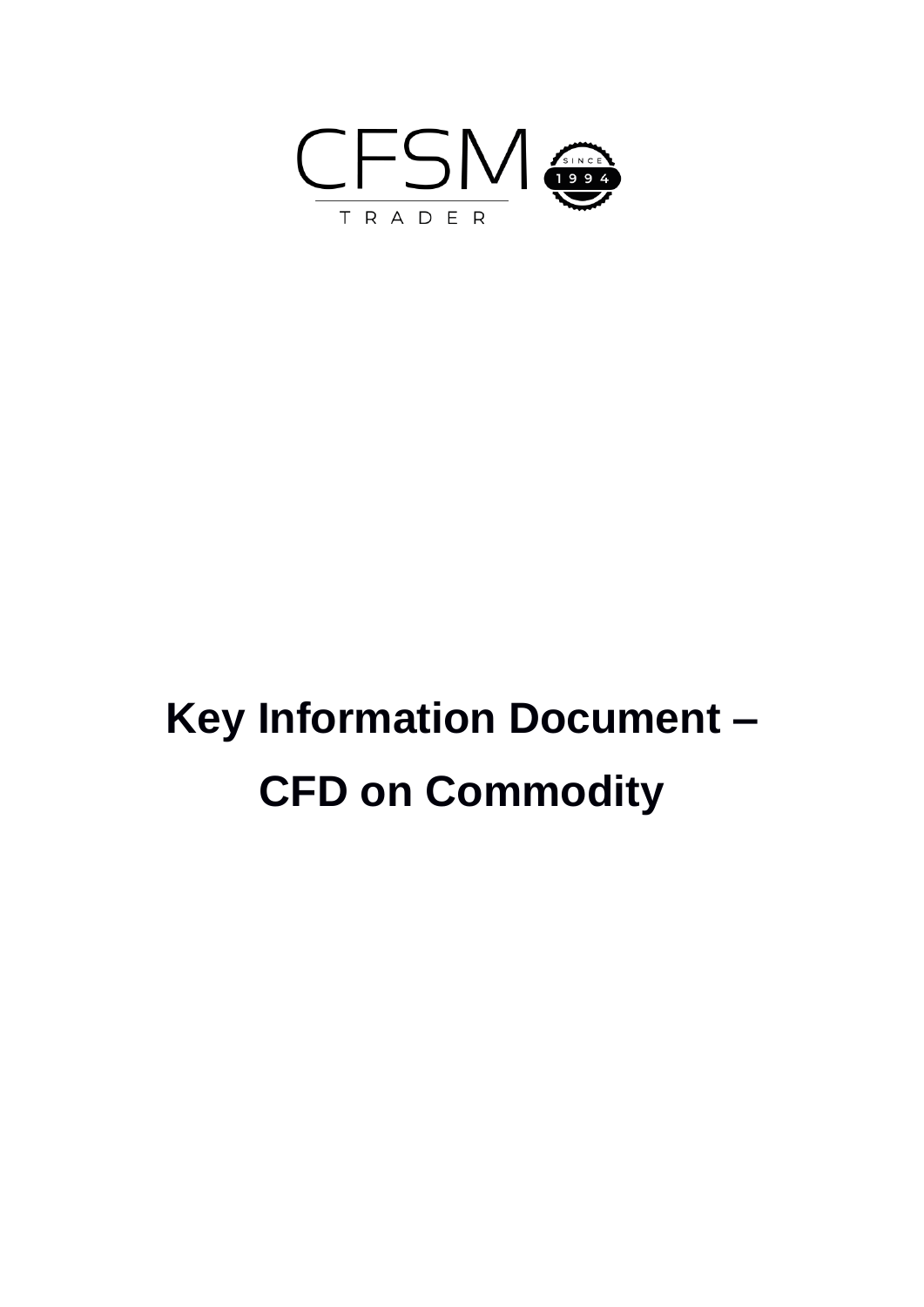#### *Purpose*

This document provides you with key information about this investment product.

It is not marketing material. The information is required by law to help you understand the nature, risks, costs, potential gains and losses of this product and to help you compare it with other products.

# **Product:**

Commodity CFD trading is offered by CFSM Trader Ltd, CFSM Trader Ltd. as a trading name of CFS Management Limited FCA authorised 171480, registered in England and Wales, number 02960433. Contact Number: +44 207 323 020 7 or go to https://cfsmtrader.com/ for more information.

This document was latest review: May 2021.

# *You are about to purchase a product that is not simple and may be difficult to understand.*

# *What is this product?*

# **Type**

Commodity CFD is a leveraged contract entered into with CFSM Trader on a bilateral basis. It allows an investor to speculate on rising or falling prices in an underlying Commodity.

An investor has the choice to buy (or go "long") the Commodity CFD to benefit from rising Commodity prices; or to sell (or go "short") the CFD to benefit from falling Commodity prices. The price of the Commodity CFD is derived from the underlying Commodity future, which may be either the undated or a forward price. For instance, if an investor is long the undated spread bet and the price of the underlying Commodity future rises, the value of the Commodity CFD will increase - at the end of the contract CFSM Trader will pay the difference between the closing value of the contract and the opening value of the contract. Conversely, if an investor is long and the price of the underlying Commodity future falls, the value of the Commodity CFD will decrease - at the end of the contract they will pay CFSM Trader the difference between the closing value of the contract and the opening value of the contract.

Commodity CFD referencing the underlying forward price works in exactly the same way except that such contracts have a pre-defined expiry date – a date upon which the contract either automatically closes or must be rolled into the next period. The leverage embedded within all spread bets has the effect of magnifying both profits and losses.

#### *Objectives*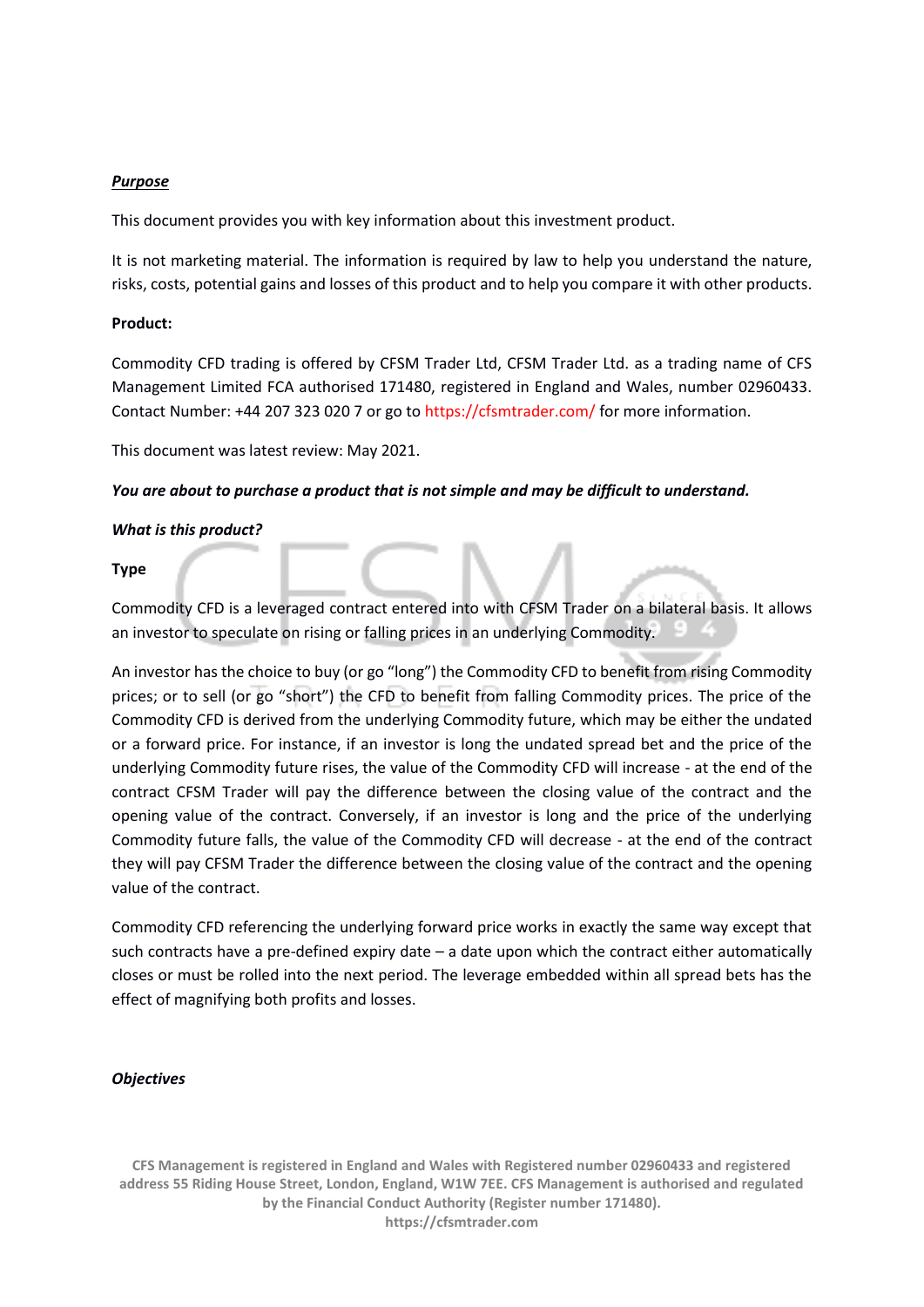The objective of the Commodity CFD is to allow an investor to gain leveraged exposure to the movement in the value of the underlying Commodity future (whether up or down), without actually needing to buy or sell the underlying future or the constituent asset. The exposure is leveraged since the Commodity CFD only requires a small proportion of the notional value of the contract to be put down upfront as initial margin and is one of the key features of trading Commodity CFDs.

By way of example, if an investor buys a Commodity CFD at a size of \$1 per point and an initial margin amount of 10% and an underlying Commodity price of \$6000, the initial investment will be \$600 (10% x 6000 x \$1). The effect of leverage, in this case 10:1 (1/10%) has resulted in a notional value of the contract of \$6,000 (\$600 x 10). This means that for each 1 point change in the price of the underlying market so the value of the Commodity CFD changes by \$1. For instance, if the investor is long and the market increases in value, a \$1 profit will be made for every 1 point increase in that market. However if the market decreases in value, a \$1 loss will be incurred for each point the market decreases in value. Conversely, if an investor holds a short position, a profit is made in line with any decreases in that market, and a loss for any increases in the market.

The undated Commodity CFD does not have a pre-defined maturity date and is therefore open-ended; by contrast, a future Commodity CFD has a pre-defined expiry date. As a result, there is no recommended holding period for either and it is down to the discretion of each individual investor to determine the most appropriate holding period based on their own individual trading strategy and objectives.

Failure to deposit additional funds in the case of negative price movement may result in the Commodity CFD being auto closed. CFSM Trader also retains the ability to unilaterally terminate any Commodity CFD contract where it deems that the terms of the contract have been breached.

#### *Intended Retail Investor*

Commodity CFD is intended for investors who have knowledge of, or experience with, leveraged products. Likely investors will understand how the prices of Commodity CFDs are derived and the key concepts of margin and leverage, and that losses may exceed deposits in a given position. They will understand the risk/reward profile of the product compared to traditional bond dealing, and desire short-term high-risk exposure to the underlying asset. Investors will also have appropriate financial means, hold other investment types and have the ability to bear losses in excess of the initial amount invested.

#### *What are the risks and what could I get in return?*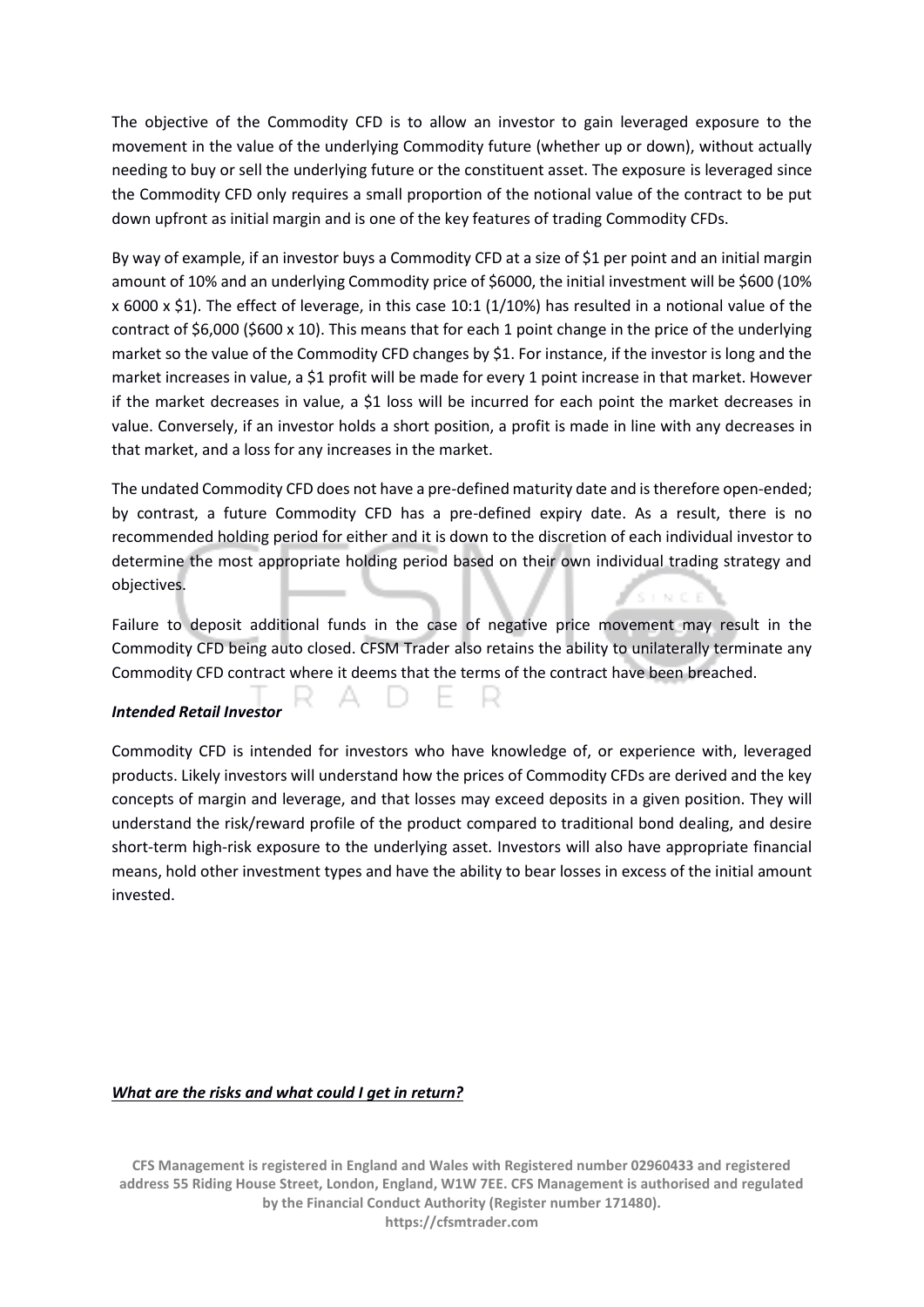#### **Risk indicator**



CFSM Trader have classified this product as 5 out of 5, which is the highest risk class. This rates the potential losses from future performance of the product at a very high level.

The summary risk indicator is a guide to the level of risk of this product compared to other products. It shows how likely it is that the product will lose money because of movements in the markets or because CFSM Trader are not able to pay you.

Commodity CFD is leveraged products that, due to underlying market movement, can generate losses rapidly. Losses can exceed the amount invested in a given position and you may be required to deposit additional funds in order to maintain your positions. There is no capital protection against market risk, credit risk or liquidity risk. It is possible to lose the total balance on your account.

Be aware of currency risk in Commodities (Commodities trades in \$). It is possible to buy or sell Commodity CFDs on a Commodity in a currency which is different to the base currency of your account. The final return you may get depends on the exchange rate between the two currencies. This risk is not considered in the indicator shown above.

Market conditions may mean that your Commodity CFD trade on a Commodity is closed at less favourable price, which could significantly impact how much you get back. We may close your open Commodity CFD contract if you do not maintain the minimum margin that is required, if you are in debt to the company, or if you contravene market regulations. This process may be automated.

*This product does not include any protection from future market performance so you could lose some or all of your investment.*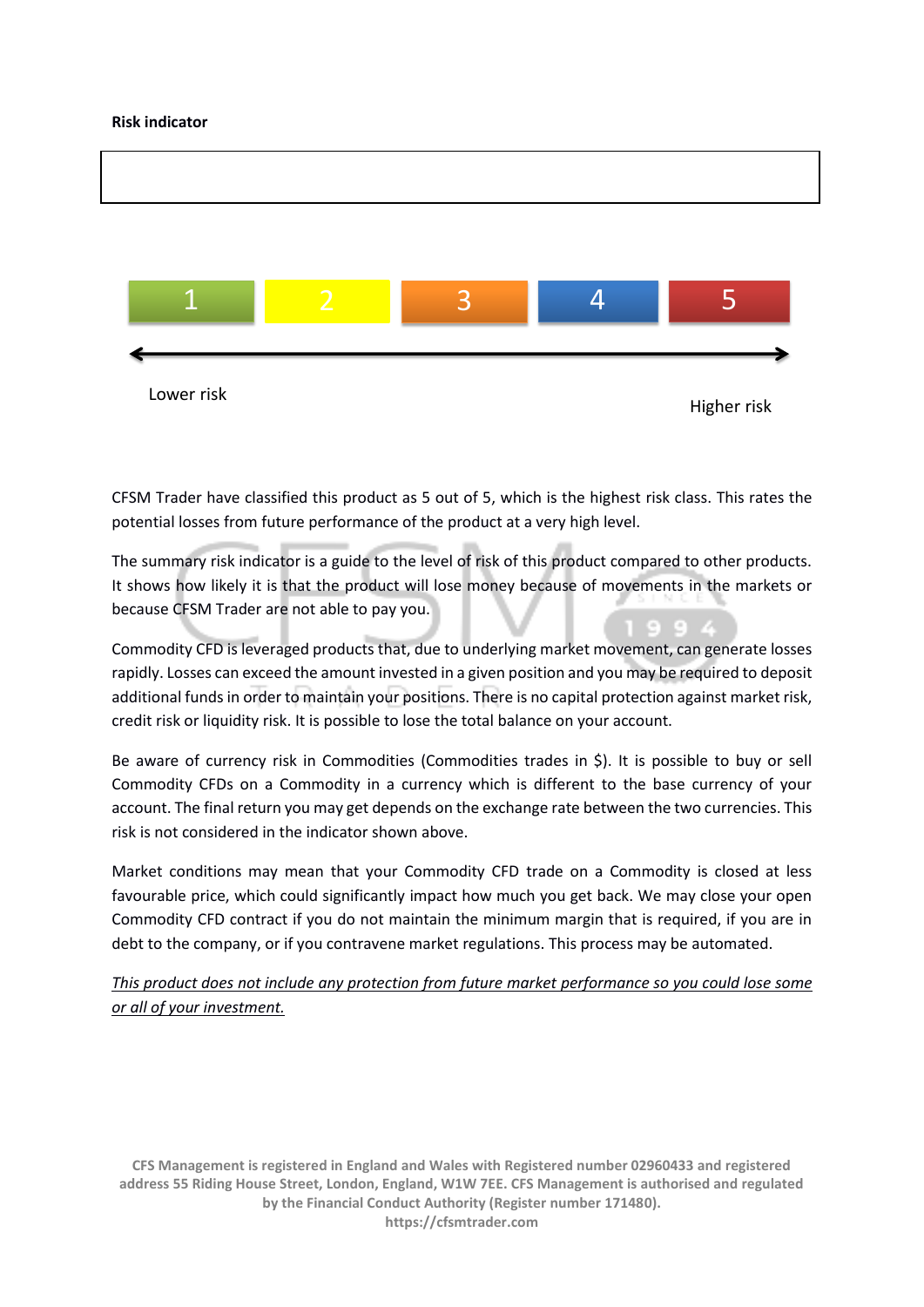If we are not able to pay you what is owed, you could lose your entire investment. However, you may benefit from a consumer protection scheme *(see "what happens if we are unable to pay you")*. The indicator shown above does not consider this protection.

### **Performance scenarios**

The scenarios shown illustrate how your investment could perform. You can compare them with the scenarios of other products. The scenarios presented are an estimate of future performance based on evidence from the past on how the value of this investment varies, and are not an exact indicator. What you get will vary depending on how the market performs and how long you hold the Commodity CFD. The stress scenario shows what you might get back in extreme market circumstances, and it does not take into account the situation where we are not able to pay you.

The following assumptions have been used to create the scenarios in Table 1:

| <b>Commodity CFD (held intraday)</b> |                             |              |
|--------------------------------------|-----------------------------|--------------|
| Commodity opening price:             | P                           | 6000         |
| Margin %:                            | M                           | 10%          |
| Trade size (\$/pt.):                 | TS                          | 2            |
| Margin Requirement (\$):             | $MR = P \times TS \times M$ | \$1,200<br>w |
| Notional value of the trade (\$):    | $TN = MR/M$                 | \$12,000     |
| Table 1                              |                             |              |

| <b>LONG</b>   | Closing | Price   | Profit/ | <b>SHORT</b>   | Closing | Price   | Profit/ |
|---------------|---------|---------|---------|----------------|---------|---------|---------|
| Performance   | price   | change  |         | Performance    | price   | change  |         |
| scenario      | (inc.   |         | loss    | scenario       | (inc.   |         | loss    |
|               | spread) |         |         |                | spread) |         |         |
|               |         |         |         |                |         |         |         |
| Favourable    | 6090    | 1.5%    | \$180   | Favourable     | 5910    | $-1.5%$ | \$180   |
| Moderate      | 6030    | 0.5%    | \$60    | Moderate       | 5970    | $-0.5%$ | \$60    |
| Neutral       | 6000    | 0.0%    | \$0     | <b>Neutral</b> | 6000    | 0.0%    | \$0     |
| Unfavourable  | 5910    | $-1.5%$ | $-5180$ | Unfavourable   | 6090    | 1.5%    | $-5180$ |
| <b>Stress</b> | 5700    | $-5.0%$ | $-5600$ | <b>Stress</b>  | 6300    | 5.0%    | $-5600$ |

#### **What happens if CFSM Trader is unable to pay out?**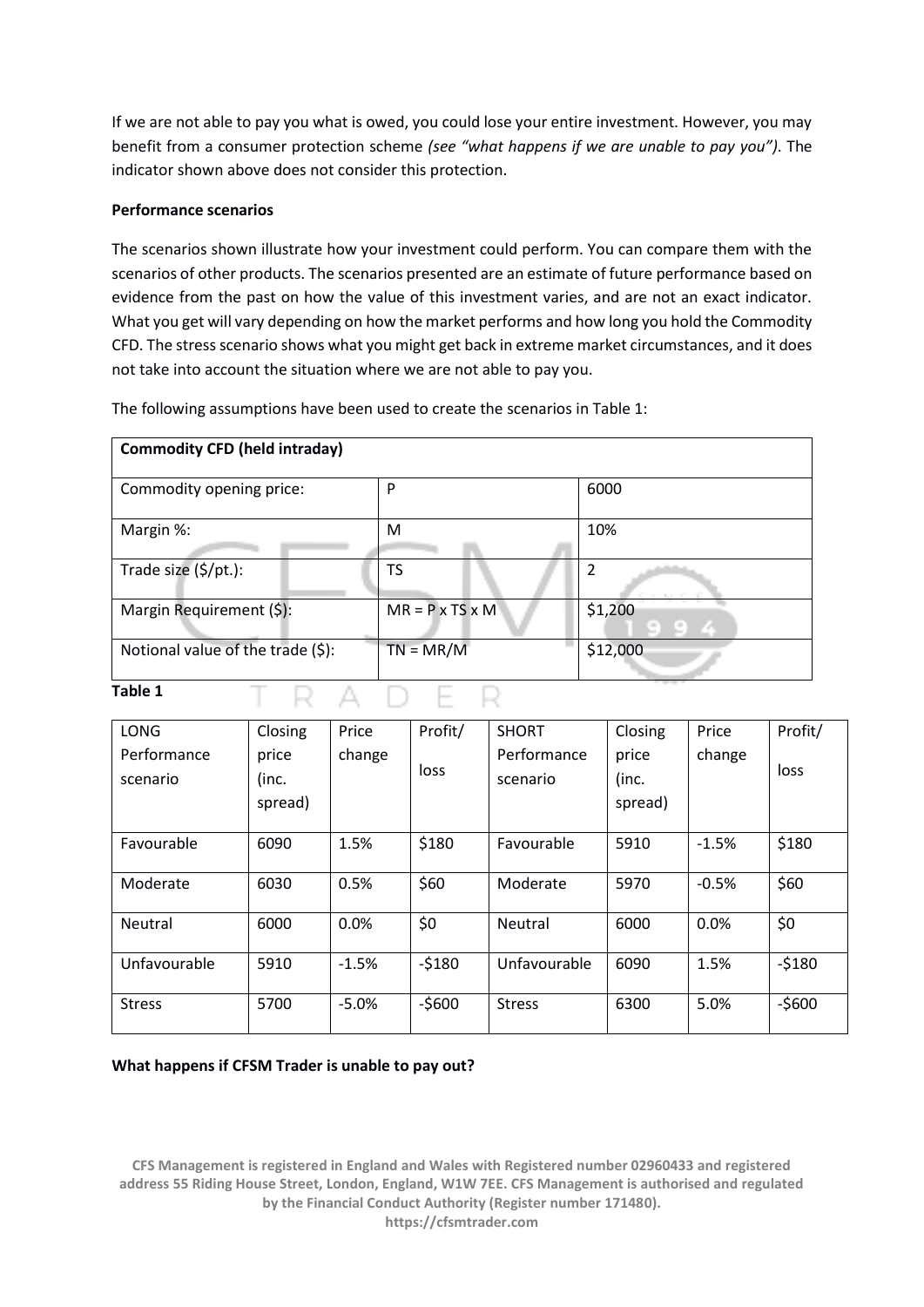If CFSM Trader is unable to meet its financial obligations to you, you may lose the value of your investment. However CFSM Trader segregates all retail client funds from its own money in accordance with the UK FCA's Client Asset rules. CFSM Trader also participates in the UK's Financial Services Compensation Scheme (FSCS) which covers eligible investments up to £85,000 per person, per firm. Se[e www.fscs.org.uk.](http://www.fscs.org.uk/)

# **How long should I hold it and can I take money out early?**

Commodity CFD are intended for short term trading, in some cases intraday and are generally not suitable for long term investments. There is no recommended holding period, no cancellation period and therefore no cancellation fees. You can open and close a Commodity CFD on a bond at any time during market hours.

The figures shown include all the costs of the product itself. If you have been sold this product by someone else, or have a third party advising you about this product, these figures do not include any cost that you pay to them. The figures do not take into account your personal tax situation, which may also affect how much you get back.

entralia.<br>Nati

# **What are the costs?**

Trading a Commodity CFD on an underlying bond incurs the following costs:

|                               |                     |                          | This table shows the different types of cost categories and their meaning<br>in C.E                                                                                             |
|-------------------------------|---------------------|--------------------------|---------------------------------------------------------------------------------------------------------------------------------------------------------------------------------|
| Cash                          | One-off entry       | Spread                   | The difference between the buy price and the sell                                                                                                                               |
| and<br><b>Futures</b>         | or<br>exit costs    |                          | price is called the spread. This cost is realised each<br>time you open and close a trade.                                                                                      |
| Cash                          | One-off entry       | Currency                 | Any cash, realised profit and losses, adjustments,                                                                                                                              |
| and                           | or<br>exit costs    | conversion               | fees and charges that are denominated in a currency<br>other than the base currency of your account, will be                                                                    |
| <b>Futures</b>                |                     |                          | converted to the base currency of your account and<br>a currency conversion fee will be charged to your<br>account.                                                             |
| Cash only                     | On-going<br>Costs   | Daily<br>holding<br>cost | An overnight fee is charged to your account for every<br>night that your position is held. This means the longer<br>you hold a position, the more it costs.                     |
| Cash<br>and<br><b>Futures</b> | Incidental<br>costs | Distributor<br>fee       | We may from time to time share a proportion of our<br>spread, commissions and other account fees with<br>other persons including a distributor that may have<br>introduced you. |
|                               |                     |                          |                                                                                                                                                                                 |